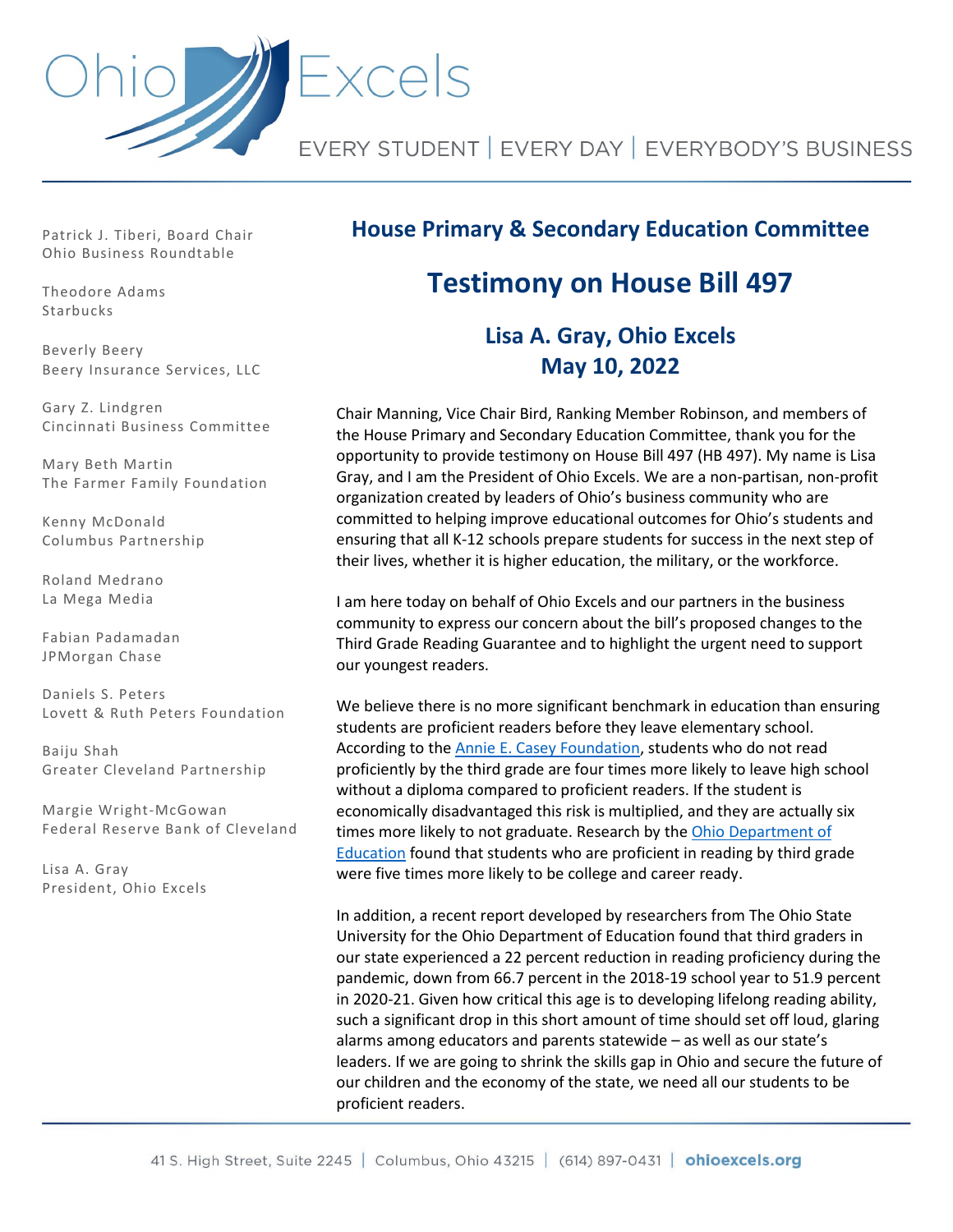Ohio Excels and our business partners are seriously alarmed at the reading proficiency rates we saw on the recent state report cards. A quarter of school districts had fewer than 50% of their students score proficient on the state's English Language Arts assessment. Ten Ohio school districts had fewer than 20% of their students score proficient, and one had as few as 10.1% score as proficient.

We know lower scores are a consequence of the pandemic, but we also know that we have been struggling to support our young readers even prior to the pandemic. Regardless of the reason, these low proficiency rates are shocking and present a challenge now and for the future. We can delay policy consequences for students now, but schools must go above and beyond to catch students up. The expectations of colleges, employers, and the military will remain high and will grow. We must act immediately to begin getting our students back on track.

In 2012, the Ohio General Assembly passed the Third Grade Reading Guarantee. A critical piece of legislation aimed at ensuring that no Ohio student left elementary school unable to read. It also outlined critical supports and interventions to ensure that students received the help and support they needed as soon as possible. That is why the Kindergarten Readiness Assessment and first and second grade diagnostic assessments are required. It is why parent notifications are required. It is why reading improvement plans are required. It is why retention is required if, after all these interventions and supports are provided, a child still cannot read.

But we need to be honest with ourselves, our children, our families, and our communities: Ohio's children continue to be socially promoted even though they cannot read at a proficient level. In digging into the law, we learn that the "promotion rate" for third grade reading is not a "proficient rate." In fact, promotion is set at a basic level. Further, we have added numerous "alternative assessments" that may or may not be aligned with the expectations of the state's third grade reading test – a test that we know is benchmarked to the standards developed by Ohio's teachers. And we know from data beyond the third-grade year that many of our students continue to struggle with reading well past the third grade. Based on 2018-19 data, at least 30 percent of students statewide at every grade level consistently scored below proficient in reading. Ohio Excels is working with researchers over the next few months to identify more detailed outcomes for students reading below grade level at the end of the third grade.

We believe that the accommodations provided by the General Assembly in previous legislation addressed the disruptions caused by the pandemic are sufficient. A permanent removal of the retention component is not warranted. Instead, we strongly believe we need to be more urgent, bold, and comprehensive in our approach to supports. And, most important, we need to be willing to face this challenge directly, courageously, and more transparently. The data and rhetoric do not match up, and it is our students who pay the price.

We are keenly aware of Chair Manning's passion for this issue and applaud her consistent focus on our students' success, especially as it relates to early reading. We would like to work with Chair Manning and others of you to pause this legislation so that we can work together, in a bipartisan way, to better ensure the success of Ohio's children. What we need is an ambitious and strategic set of policies and supports based on brain research, science, and data to ensure our students read better and that our educators have the most current knowledge and skills to support *all* children. We cannot simply continue to just measure and discuss the problem; we must solve it.

We believe these policies must focus on several key priorities:

- Focus literacy identification and supports as early as possible, including before kindergarten
	- $\circ$  Our early learning opportunities should focus on literacy, and diagnostics and interventions should occur well before third grade.
- Communicate honestly and in a timely manner with families about their child's reading ability
	- $\circ$  Families need to know how their children are doing, and in states that have moved the needle on reading, they enlist families as a key partner in reading interventions.